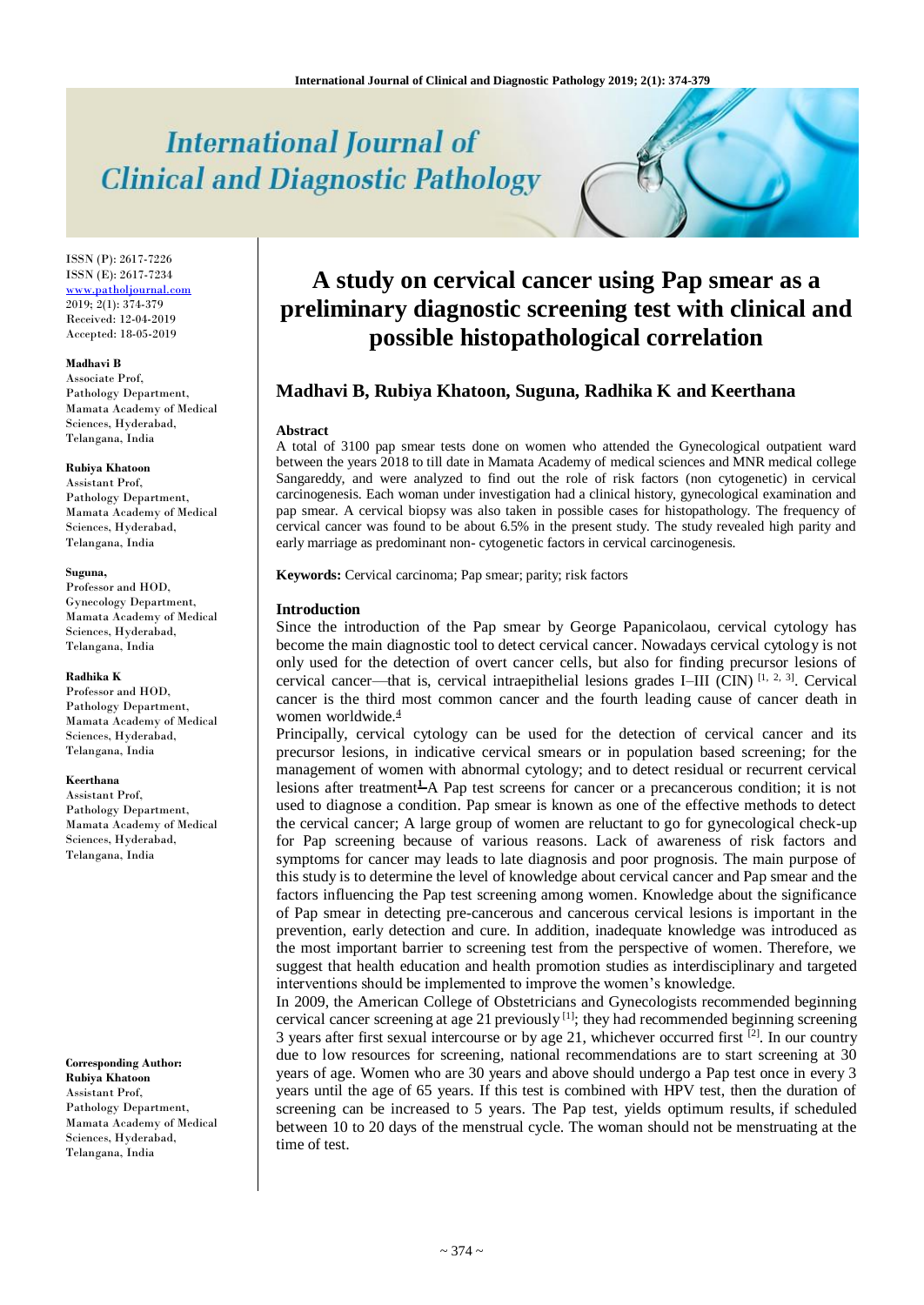## **Aims and Objectives**

The aim of the study is to determine the diagnosis of LSIL and HSIL and invasive cervical cancer by using Pap test as a major diagnostic tool and correlating the results of possible cases with histopathological reports after doing biopsy among the out patients visiting Gynecology department in 2 Medical institutes over a period of 3 years.

# **Women who do not routinely require Pap test:**

- 1. Women aged below 21 years and above 65 years
- 2. Women who have undergone hysterectomy for benign condition

# **Material and Methods**

The present study was conducted in the department of Pathology Mamata Academy of Medical Sciences, Bachupally, Hyderabad and MNR medical college Sangareddy. Pap testing done on patients who presented with the complaints of itching and burning sensation with excessive vaginal discharge, foul smelling vaginal discharge, post- coital bleeding, post- menopausal bleeding, history of pain in lower abdomen etc. and on per speculum examination with suspected cervical lesions, erosions or unhealthy cervix. The patients underwent gynecological examination & biopsy was taken in patients with ASCUS, LSIL and HSIL lesions

Pap smear is taken with a wooden Ayre's spatula having U shaped openings on one side and a flat surface on another. The broad end is for vaginal sample collection and the narrow end is for cervical sample collection. The spatula is introduced into the cervix after visualizing the cervical os using a direct light source. The cytology specimens are obtained by rotating the spatula over the ectocervix after wiping away any mucus plug. A brush may be needed to sample the cervix of a post-menopausal woman where the squamocolumnar junction lies within the endocervical canal. The broom device should be rotated 360 degrees to remove cells from the region of the transformation zone, squamocolumnar junction and endocervical canal.

The material on the spatula or brush must be transferred immediately to a glass slide for conventional cytology. The glass slide must be fixed immediately with an appropriate fixative (95% alcohol) and the slides transported to the cytology laboratory in a container for processing together with the corresponding cytology request form.

All the slides are stained by conventional pap staining method. The main components are haematoxylin, a nuclear stain, OG-6, an acidic cytoplasmic stain, and EA (Eosin Azure) counterstain. On a well prepared specimen, the cell nuclei are crisp blue to black. Cells with high content of keratin are yellow, glycogen stains yellow as well. Superficial cells are orange to pink, and intermediate and parabasal cells are turquoise green to blue. Metaplastic cells often stain both green and pink at once.

Pap smears taken from 3100 patient's age ranged from 20 to 80 years. Pap test performance was significantly higher in those who had higher knowledge about cervical cancer was the most important barrier of screening test from the perspective of women.

## **Cervical cancer screening terminology**

Bethesda system (2001) has been used to describe Pap smear findings.

Terminology for Pap smear interpretation is discrete from terminology for biopsies (Histopathology) of the lower genital tract.

Cytology: LSIL, HSIL

Histopathology: CIN1, CIN2, CIN3, CIS Cytological LSIL is not equivalent to histopathological CIN2 or CIN3.

Screening results were documented as negative, atypical squamous cells of undetermined significance (ASCUS), low-grade squamous intra epithelial lesion (LSIL), highgrade squamous intra epithelial lesion (HSIL), or suspicious for cancer and Invasive squamous cell carcinoma. Out of 4000 patients who visited gynecology department, 3100 Pap tests were done. In 202 patients abnormal PAP results were detected. Around 90% patients believed that treatment of precancerous lesions helped to prevent cervical cancer, but around 1000 patients had never been screened. 35% women among them were aware of the human papillomavirus (HPV) vaccine, and only 20% had received vaccination. Among 3100 patients screened, the prevalence of abnormal screening was 6.5%.

**Results:** Explanation about the results are given below the tables and charts

| Table 1: Patients belonging to different age group. |  |
|-----------------------------------------------------|--|
|-----------------------------------------------------|--|

| S. No. | Age<br>(in years) | Number of<br>patients | <b>Percentage</b><br>frequency |
|--------|-------------------|-----------------------|--------------------------------|
|        | 21-30             | 1165                  | 37.6                           |
| 2.     | $31-40$           | 1280                  | 41.3                           |
| 3.     | $41 - 50$         | 498                   | 16.0                           |
| 4.     | 51-60             | 108                   | 3.5                            |
| 5.     | 61-70             | 43                    | 1.4                            |
| 6.     | 71-80             | 06                    | 0.2                            |
|        | <b>TOTAL</b>      | 3100                  | 100%                           |



**Table 2:** Number of patients belonging to rural/urban background

| S. No. | Area  | Number of<br>patients | <b>Percentage</b> |
|--------|-------|-----------------------|-------------------|
|        | Rural | 2550                  | 82.2%             |
|        | Urban | 550                   | 17.8%             |
|        | TOTAL | 3100                  | 100%              |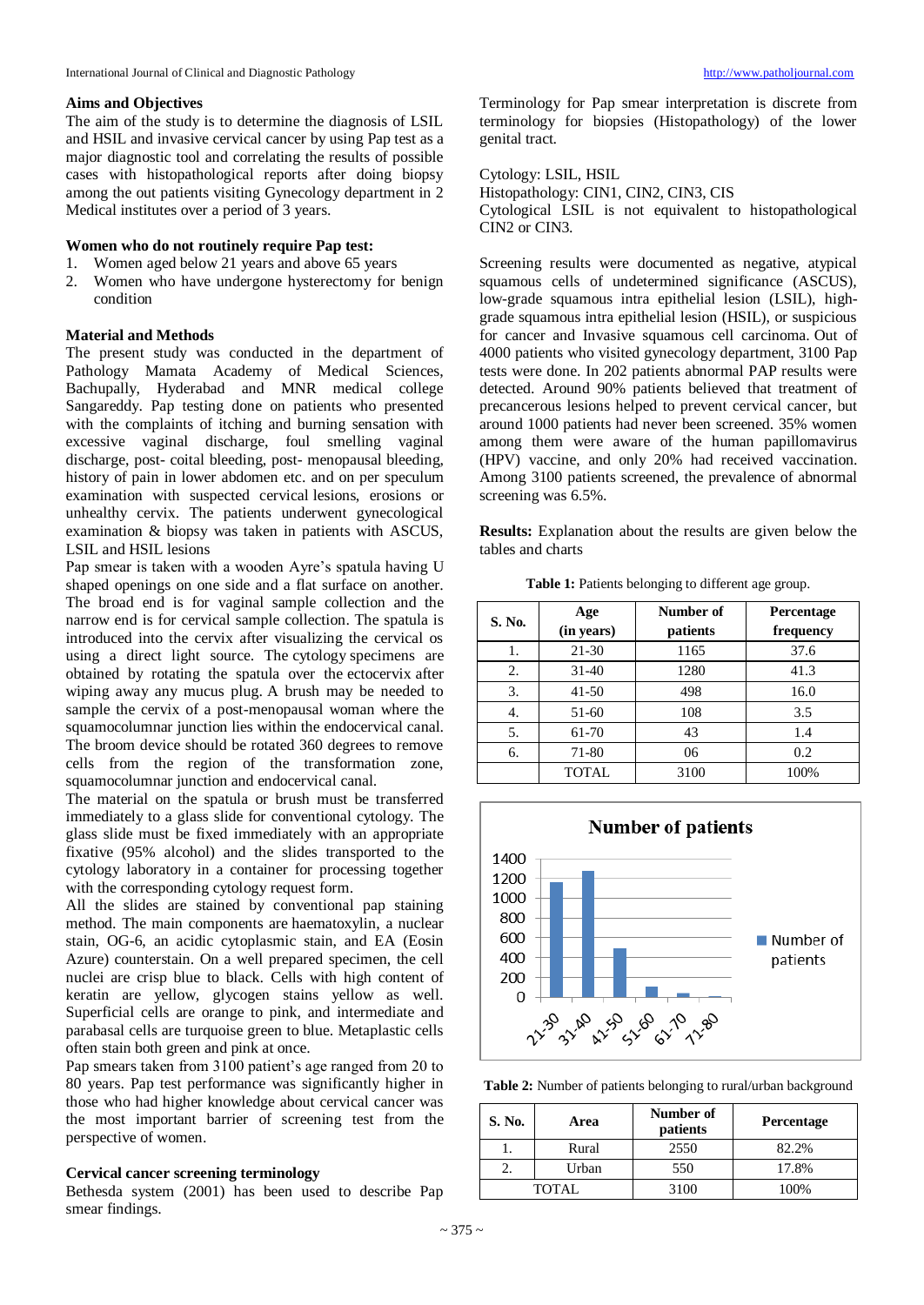

| S. No            | <b>Clinical Signs And Symptoms</b> | No. Of<br><b>Patients</b> | Percentage |
|------------------|------------------------------------|---------------------------|------------|
| 1.               | White discharge $p/v$              | 2245                      | 34.1       |
| 2.               | Pain abdomen/ low back pain        | 1279                      | 19.4       |
| 3.               | Cervicitis/ cervical erosion       | 1016                      | 15.4       |
| $\overline{4}$ . | Abnormal uterine bleeding          | 586                       | 8.9        |
| 5.               | PID                                | 564                       | 8.6        |
| 6.               | Cervical polyp                     | 469                       | 7.1        |
| 7.               | UV prolapse                        | 308                       | 4.7        |
| 8.               | Routine screening                  | 53                        | 0.8        |
| 9.               | Post menopausal bleeding           | 29                        | 0.5        |
| 10.              | Infertility                        | 13                        | 0.19       |
| 11.              | Ovarian cyst                       | 11                        | 0.15       |
| 12.              | Post coital bleed                  | 11                        | 0.15       |
| 13.              | Vaginal fibrosis                   | 01                        | 0.01       |

**Table 3:** Clinical History



# **Table 4.** Pap Smear Results

| S. No. | <b>Smears</b>                       | No. of patients | percentage |
|--------|-------------------------------------|-----------------|------------|
|        | Normal Smears                       | 275             | 8.9        |
| z.     | Inflammatory smears                 | 2502            | 80.7       |
| Ć.     | Unsatisfactory smears               | 20              | 0.6        |
| 4.     | <b>Epithelial Cellular Changes</b>  |                 |            |
|        | a) Atrophy / post menopausal smears | 33              |            |
|        | b) Reactive cellular changes        |                 |            |

| S. No. | <b>Smears</b>                            | No. of patients | percentage |
|--------|------------------------------------------|-----------------|------------|
|        | <b>Epithelial Cellular Abnormalities</b> |                 |            |
|        | a) LSIL                                  |                 | 2.9        |
| ı.     | b) HSIL                                  | 36              | 1.2        |
|        | c) ASCUS                                 | 59              |            |
|        | b) Carcinoma cervix                      |                 | 0.5        |
|        | Total                                    |                 | ና 5%       |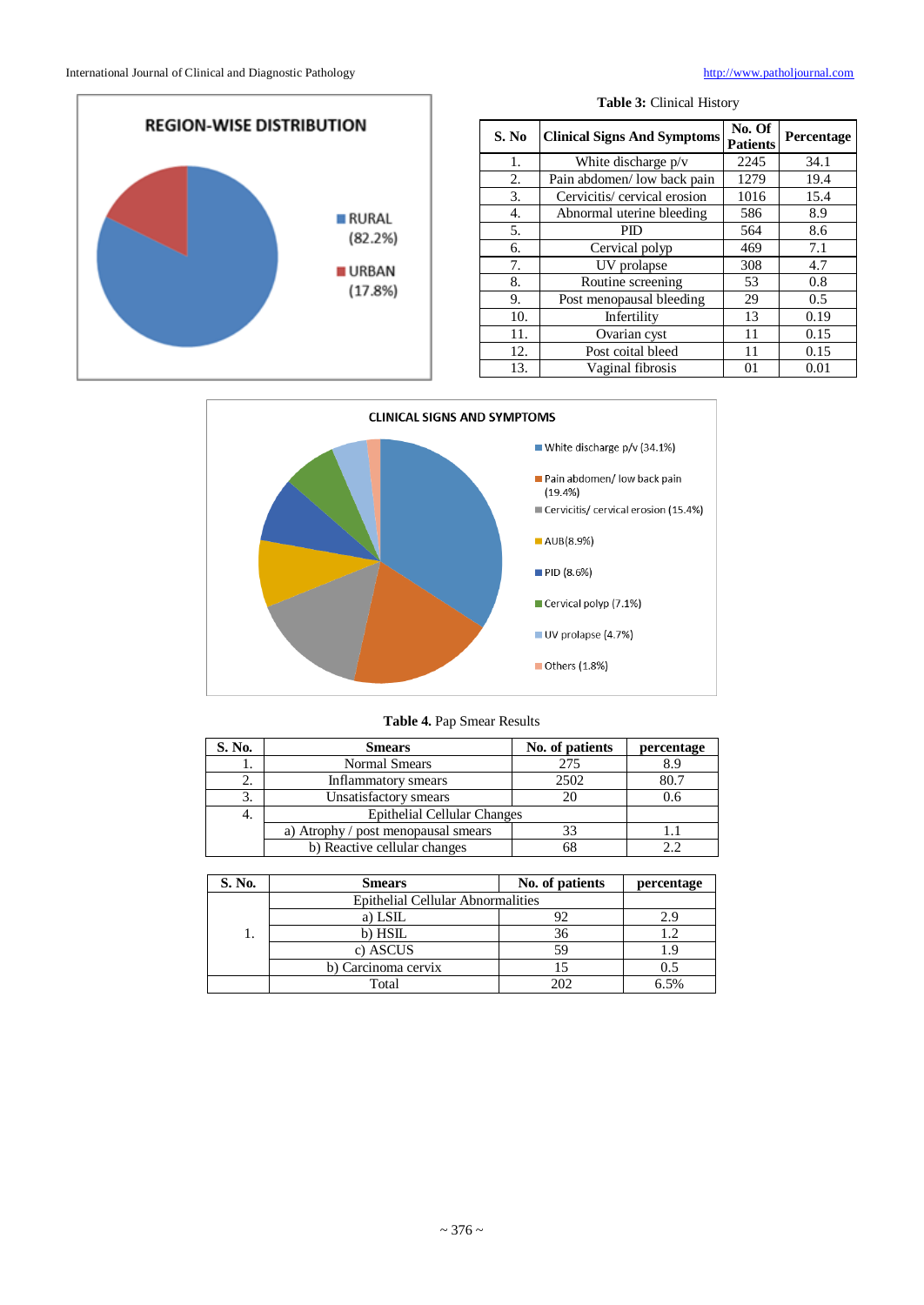

Table1: Majority of the females in the present study belonged to age group 31-40 (41.3%). Table 2: According to the area distribution, out of the 3100 patients, 82.2% population resides in the rural areas. Table 3: Most of the women report to hospital with complaints of white discharge per vagina (34.1%) followed by low back pain (19.4%). On speculum examination 15.4% were found to have erosion of cervical lips. Table 4: A total of 202 cases showed epithelial cell abnormalities (6.5%) of which majority were LSIL (2.9%) followed by HSIL (1.2%), ASCUS (1.9%) and



40x: A cluster of LSIL cells with Nuclear Enlargement and

carcinoma cervix (0.5%)

Out of the 202 patients, 32 did not come for follow up (15.8%). Remaining patients were correlated on histopathology and the results were in accordance with our Pap smear results. Out of the 92 patients who were reported as LSIL, 36 patients (39%) recovered with treatment with their subsequent pap smears coming negative of intraepithelial lesions. 20 patients were referred to a higher centre (9.9%)



hyperchromatism CIN-1 Cells with Koilocytic changes Nuclear Enlargement and hyperchromatism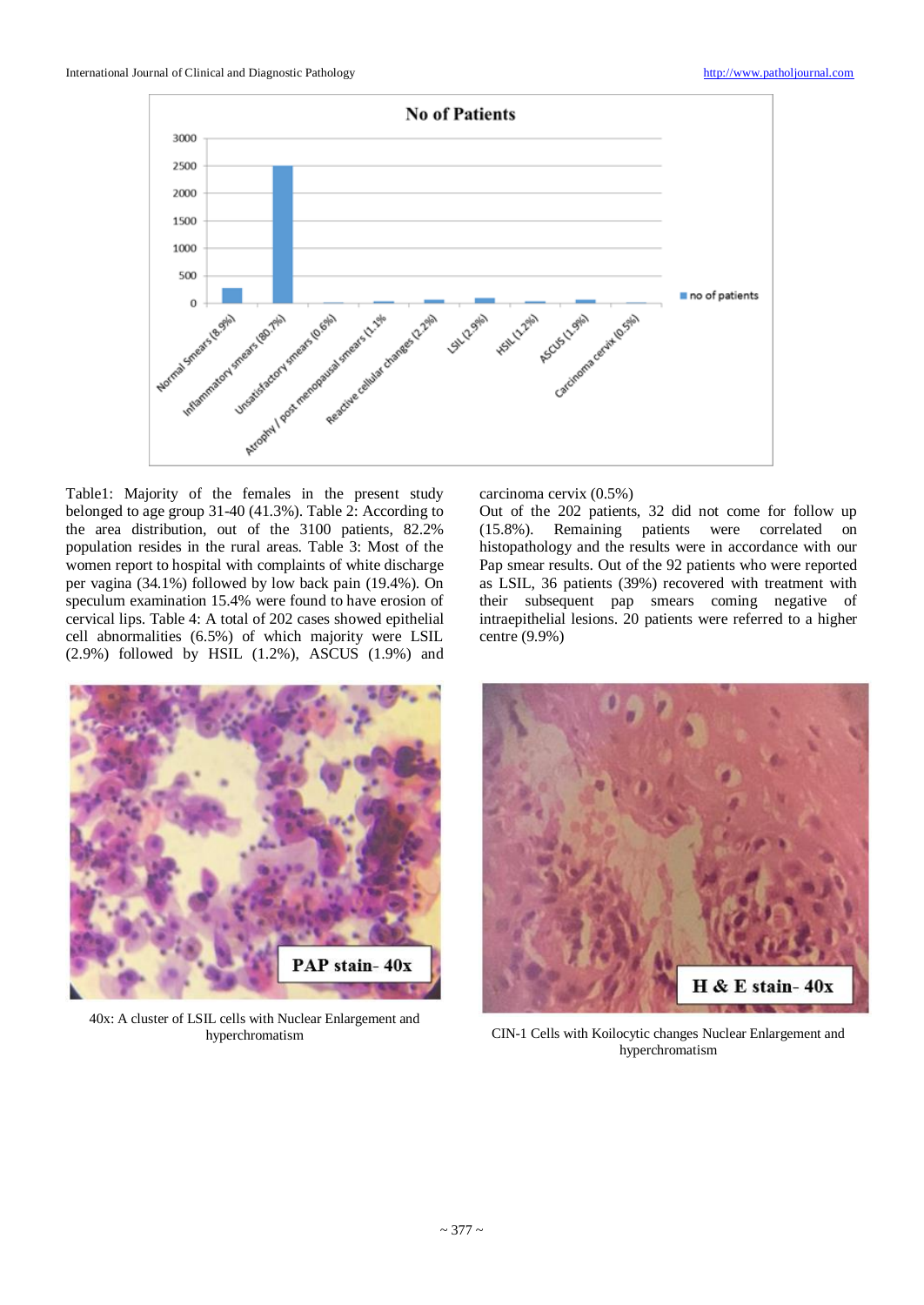**Epithelium and the cells show loss of polarity Dysplastic cells involving the full thickness of the epithelium**

### **CIN 111 HSIL**



Well differentiated Keratinized squamous cell carcinoma

### **Discussion**

Cervical cancer is the third most common gynecological malignancy in women and is the fourth leading cause of cancer death in women worldwide. [1] The primary cause of this cancer is infection with human papillomavirus. [2] Since the cervical cancer is usually asymptomatic in the early stages, screening is important in the early stages.<sup>3</sup> This cancer is one of the few cancers that can be easily detected at pre-malignancy phase.<sup>4</sup> Screening for cervical cancer which is known as the Pap test is an effective method for early detection of cervical cancer. <sup>[5, 6, 7, 8]</sup>. The Papanicolaou method, or Pap test— is the study of normal and diseasealtered, spontaneously exfoliated, or mechanically dislodged cells for the detection and diagnosis of various infections, abnormal hormonal activities, and precancerous or cancerous lesions .According to some qualitative studies, there are a number of barriers for Pap smear screening participation such as a lack of awareness, inappropriate beliefs, the fear of being diagnosed with cervical cancer, abdominal pain after Pap smear, and an uncomfortable feeling during the test [9**-**10, 11, 19]. Fear of cancer detection, sense of annoyance, and lack of health expert's recommendation are presented as the most important barriers to performing Pap test. [\[13](https://www.ncbi.nlm.nih.gov/pmc/articles/PMC5385241/#ref16), 124, 15, 19]. Some other most important factors for Pap tests screening include doctor's advice and recommendations, and increasing the awareness to the patients about the regular check-up and methods for early diagnosis of the cervical cancer and their risk factors , understanding the seriousness of cancer, and prescribing them for cost-effective and easy access pap test [\[16](https://www.ncbi.nlm.nih.gov/pmc/articles/PMC5385241/#ref22)].

Epidemiological studies have shown the high risk Human PapillomaVirus (HPV) to be the most important risk factor and are present in 99.7% of the invasive cervical cancer worldwide [**[17](https://www.ncbi.nlm.nih.gov/pmc/articles/PMC5385241/#ref22), 20]** Young age, early marriage, multiple sexual partners, Chlamydial endocervicitis, intercourse without barrier contraceptives. Sex with a partner that has penile warts. Chlamydial trachomatis infection became a co-factor for the establishment of HPV infection Poor genital hygiene, history of abortions, high parity, tobacco and oral contraceptive use; cigarette smoking doubles a woman's risk of getting cervical cancer. Race, low socio economic status have also been identified as significant risk factors for the development of CaCx [**18, 20]** . Explaining about the benefits of

doing Pap test at the community level by health care workers increases the awareness in the public regarding the prevention and early detection of cervical cancer. Pap smears can be an effective tool for reducing the incidence of cervical cancer and the associated mortality. For example, a cervical cancer screening program was launched in Taiwan in 1995 that included annual Pap test reimbursement; this decreased the incidence of invasive cancer by 47.8% in 1995–2006 [22] .

Women of high parity irrespective of the age (with three or more children) and older women beyond 40 years of age should be screened at least once in their lifetime to detect any onset of premalignant lesion in the cervix. A previous study has also specified single lifetime screening in women between 41 and 50 years of age, but we feel that if high risk cases as defined above are screened once in their lifetime, a large number of SIL and carcinoma cervix cases could be detected early, the treatment of which would save many precious lives. [21]

In our study, most of the abnormal cytology was detected in patients in the age group between 30 and 60 years which in similar to the study done by Pushp Lata et al  $[24]$ . 82.2% population resides in the rural areas. Our findings were consistent with the reports of Kour P et al  $^{[23]}$ . Majority of our patients presented to the outpatient dept of gynecology with complaints of white discharge per vaginum. This is in accordance to the study conducted by Pushp Lata et al. Cervical erosion was present in 15.4% which is also similar to the above study (19.21%). Total abnormal smears amounted to 8.47% in the study by Pushp Lata et all but our study showed the incidence to be only 6.5%. In our study the incidence of unsatisfactory smears was only 0.6% due to better technique and well trained technicians as compared to Pushp Lata et al study which had an unsatisfactory report rate of 6.42%.

#### **Conclusion**

Knowledge about Pap smear and cervical cancer is very important to successfully conduct cervical cancer screening. In addition, inadequate knowledge was introduced as the most important barrier to screening test from the perspective of women. Therefore it is very essential to implement health education and health promotion measures at the rural level